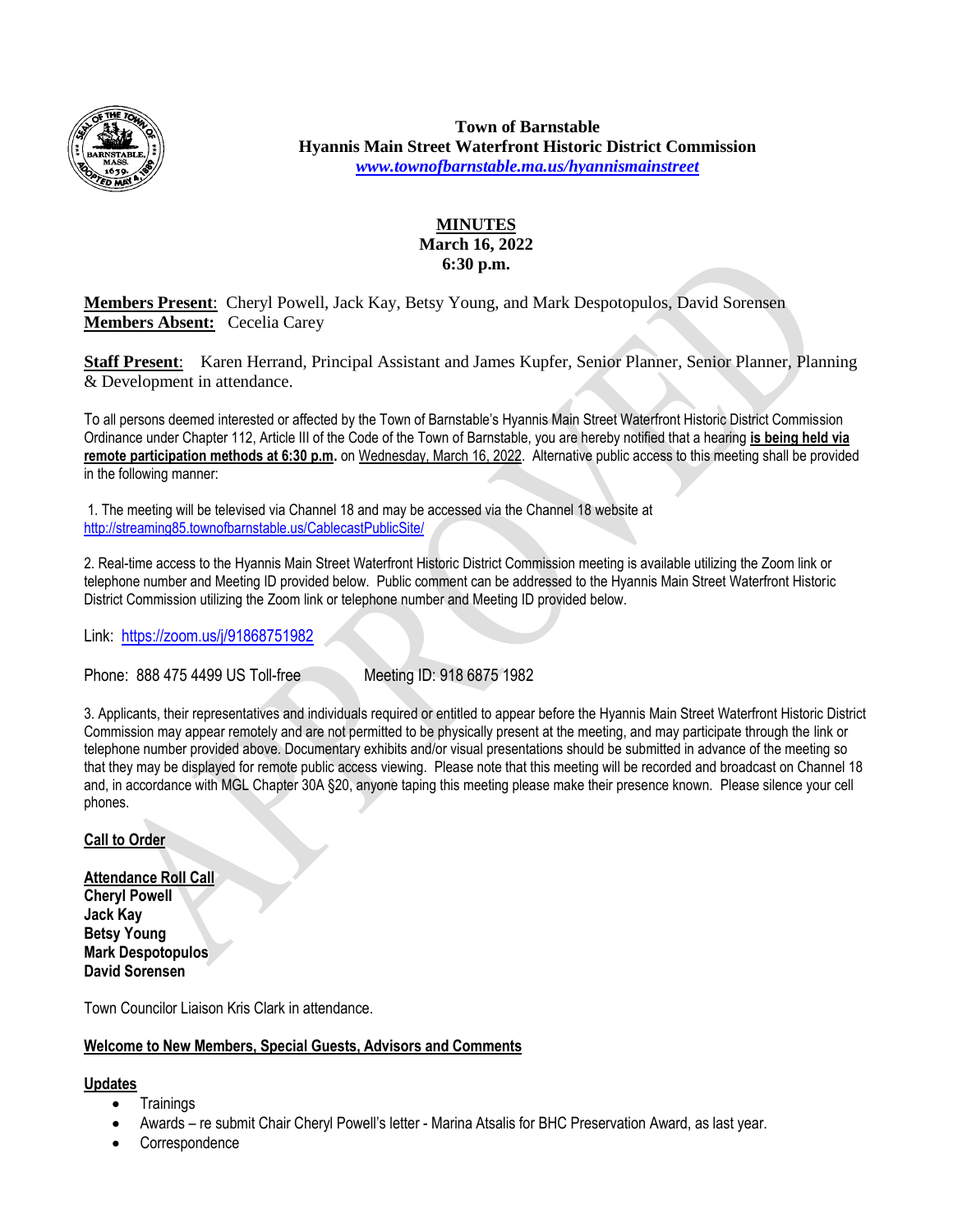## **Reminder of Commission's Purpose and Proper Procedure**

### **Continued Business**

**CB Perkins Cigar Lounge & Bar – 649 Main Street, Hyannis – Map 308 Parcel 134**

Sign and Flag – *continued from February 2, 2022, February 16, 2022, and March 2, 2022, meeting*

No one in attendance.

Senior Planner, Jim Kupfer in attendance. The Commission should make a firm determination tonight on the application. The time limit for receiving a constructive approval is at issue.

Chair Cheryl Powell states that they can re apply.

Mark Despotopulos clarifies that they needed to supply information for different materials.

**Chair Cheryl Powell entertains a motion for the Findings, moved by Mark Despotopulos to be incompatible with the preservation and protection of the District due to the materials for the sign not being submitted, Applicant can re apply and come back to the Commission, seconded by Betsy Young,**

**Roll Call Vote: Betsy Young - aye Jack Kay - aye David Sorensen - aye Mark Despotopulos - aye Cheryl Powell - aye**

**Chair Cheryl Powell makes a motion on the Certificate of Appropriateness (COA), moved by Cheryl Powell to issue a disapproval for the COA for 649 Main Street, CB Perkins with notation would like Applicant to come back at a later date with the information that has been requested, seconded by Jack Kay,**

**Roll Call Vote: Jack Kay - aye Betsy Young - aye David Sorensen - aye Mark Despotopulos - aye Cheryl Powell - aye**

**New Business Mary-Ann Agresti for Cape Cod Toy Library – 401 Main Street, Hyannis, Map 326 Parcel 013** Outdoor Play Space

Mary-Ann Agresti in attendance for Hyannis Library - Cape Cod Toy Library.

Deb Wilsee in attendance, she gives an explanation of what the Cape Cod Toy Library does. Need opportunities for natural environment. Mass Development grant opportunity-for outdoor spaces and help economic development in the community. Worked with Hyannis Main Street and others. Antonia Stevens Director of Library worked with to create the space out back that is proposed. Awarded 50,000 grant/matching grant. Idea of play space in Hyannis is one of the top things talked about and needed.

Mary-Ann Agresti, shows pictures as submitted, layout of the back yard, Exhibit A – landscaped area. Goal to keep the grass with a path for accessibility for space open to all. There will be a platform performance stage, a natural log, labyrinth. Pictures of the site as is now, brick wall and chain link fence. Components are: natural materials to be integrated, stepping logs, benches, natural wood with a few painted pieces. Site plan shown, one shed to be used for storage, Pine Harbor, Cuttyhunk model donated. Platform made of 3 steps, enclosed partial area, black locust wood.

Chris Buccino in attendance. Familiar with black locust, is invasive in this part of the country. Highly rot resistant. Working with others for utilizing this type of wood. Black locust has been used from colonial times due to its rot resistance in New England.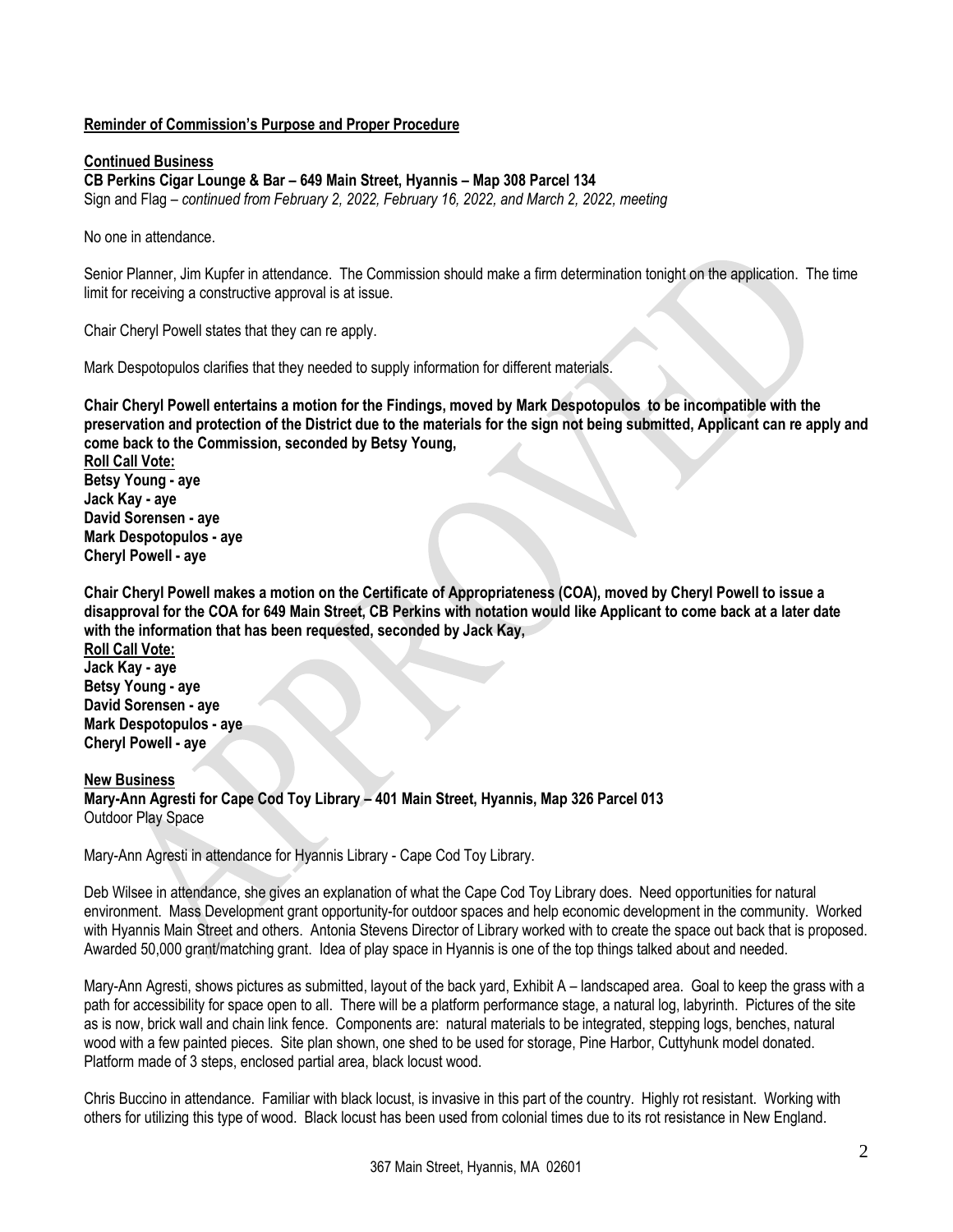Mary-Ann Agresti, pollinator path being proposed, perennials that would attract butterflies and bees. Shows different views of performance platform. Made from black locust material. Play kitchen, no water to this site – imaginary for sensory play. Stepping logs. Circle bench and a play log. Mostly natural materials. Steel would be painted to protect from the elements. Lighting for safety and in keeping with the site. Path to be made of crushed stone mixed with light polymer to keep dust low. Will be in a natural color.

Chair Cheryl Powell loves the project, clarifies that it is behind the library.

Larry Brown in attendance, trustee of the library/on the board on the library.

Chair Cheryl Powell confirms permission for the space. Looks like will be secure from parking lot?

Mary-Ann Agresti replies, yes.

Chair Cheryl Powell, asks will it be monitored, or parents must be there? Safety requirements.

Antonio Stephens, there will be a security camera and will only be open when library is open.

Deb Wilsee replies – scheduled hours. Intent to do as much as can with different hours of the day, for special programming. Will be open to the public.

Chair Cheryl Powell concerned if other people get in there at night – children wouldn't be there late - midnight to 6 a.m.

Antonio Stephens replies that they are aware of and have had people there (homeless). With community support want to make sure site is checked. They have already spoken to many groups and have noted that need community help with it as well.

Chair Cheryl Powell – attracting bees around childen playing.

Mary-Ann Agresti replies, the pollinators are not the stinging bees, not yellow jacket attractable.

Antonio Stephens, the Garden Club of Hyannis have visited the site and interacted.

David Sorensen likes the project. Good for children to have something to do.

#### **Chair Cheryl Powell asks if there is any public comment**.

Town Council Liaison Kris Clark in attendance. This is fantastically creative and applauds the designers. The Town Hall parking lot is a very stressful place, sometimes to full, wanted to address this concern.

Mellissa Chartrand in attendance, Arts and Culture Coordinator of Planning & Development. Loves that it's natural materials and that available for all. Great job.

Joe Kampchunick in attendance, likes this, lives near it, Sea Street, excited about this. He and his children are very familiar with the area that the proposed project will be.

Lawrence Brown in attendance, also thinks this is very good, the timing couldn't be better.

#### **Chair Cheryl Powell closes public comment**.

Betsy Young, is excited that this is happening. Has been advocating for years for something like this. Excited coming to reality.

**Chair Cheryl Powell moves to find this application in regards to the Cape Cod Toy Library at 401 Main Street, Hyannis, Map 326 Parcel 013, for outdoor play space, with the understanding that the owners have permission and support and are aware, along with maintenance and safety as have been addressed to be compatible with the preservation and protection of the District, seconded by Betsy Young,**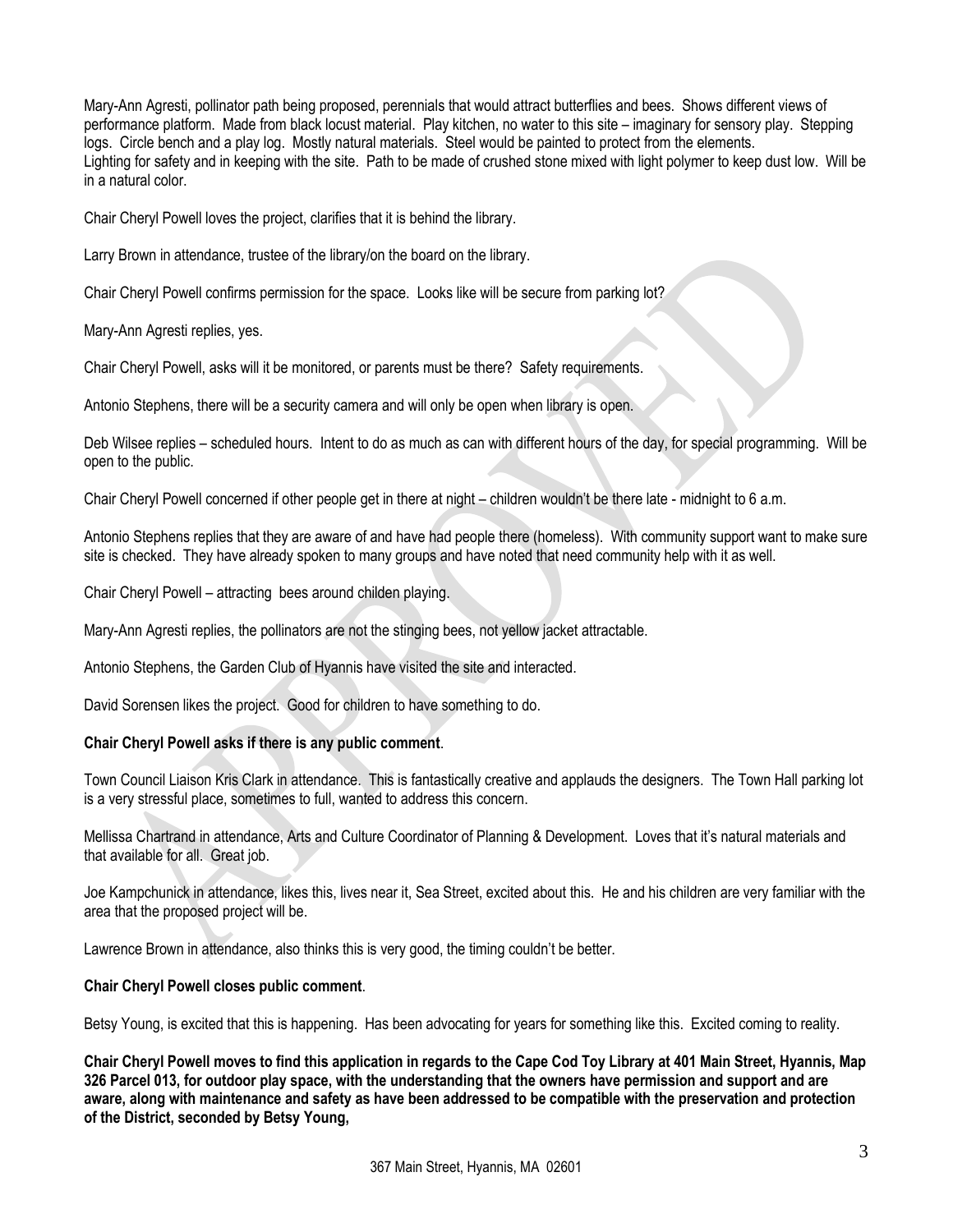**Roll Call Vote: Jack Kay - aye Betsy Young - aye David Sorensen - aye Mark Despotopulos - aye Cheryl Powell - aye**

**Chair Cheryl Powell moves to issue a Certificate of Appropriateness (COA) for the application for Cape Cod Toy Library at 401 Main Street, Map 326 Parcel 013, as described in the submitted materials and the owners have permission and support and are aware, along with maintenance and safety as has been addressed, seconded by Mark Despotopulos, Roll Call Vote: Mark Despotopulos - aye Betsy Young - aye David Sorensen - aye Jack Kay - aye Cheryl Powell - aye**

**Matters not Reasonably Anticipated by the Chair**

#### **Other Business**

Approval of February 16, 2022, draft minutes – *tabled at March 2, 2022, meeting* Approval of March 2, 2022, draft minutes

### Approval of February 16, 2022, draft minutes –

**Chair Cheryl Powell entertains a motion to approve the draft minutes of Feb. 16, 2022, moved by Betsy Young, seconded by Mark Despotopulos, Roll Call Vote: Betsy Young - aye Mark Despotopulos - aye Jack Kay - aye David Sorensen - aye Cheryl Powell - aye**

#### Approval of March 2, 2022, draft minutes

**Chair Cheryl Powell entertains a motion to approve the draft minutes of March 2, 2022, moved by Betsy Young, seconded by Mark Despotopulos, Roll Call Vote: Betsy Young - aye Mark Despotopulos - aye David Sorensen - aye Jack Kay - aye Cheryl Powell - aye**

Next HHDC meetings scheduled for April 6, and April 20, 2022

#### **Adjournment**

**Chair Cheryl Powell entertains a motion to adjourn, moved by Betsy Young, seconded by Jack Kay, Roll Call Vote: David Sorensen - aye Betsy Young - aye**